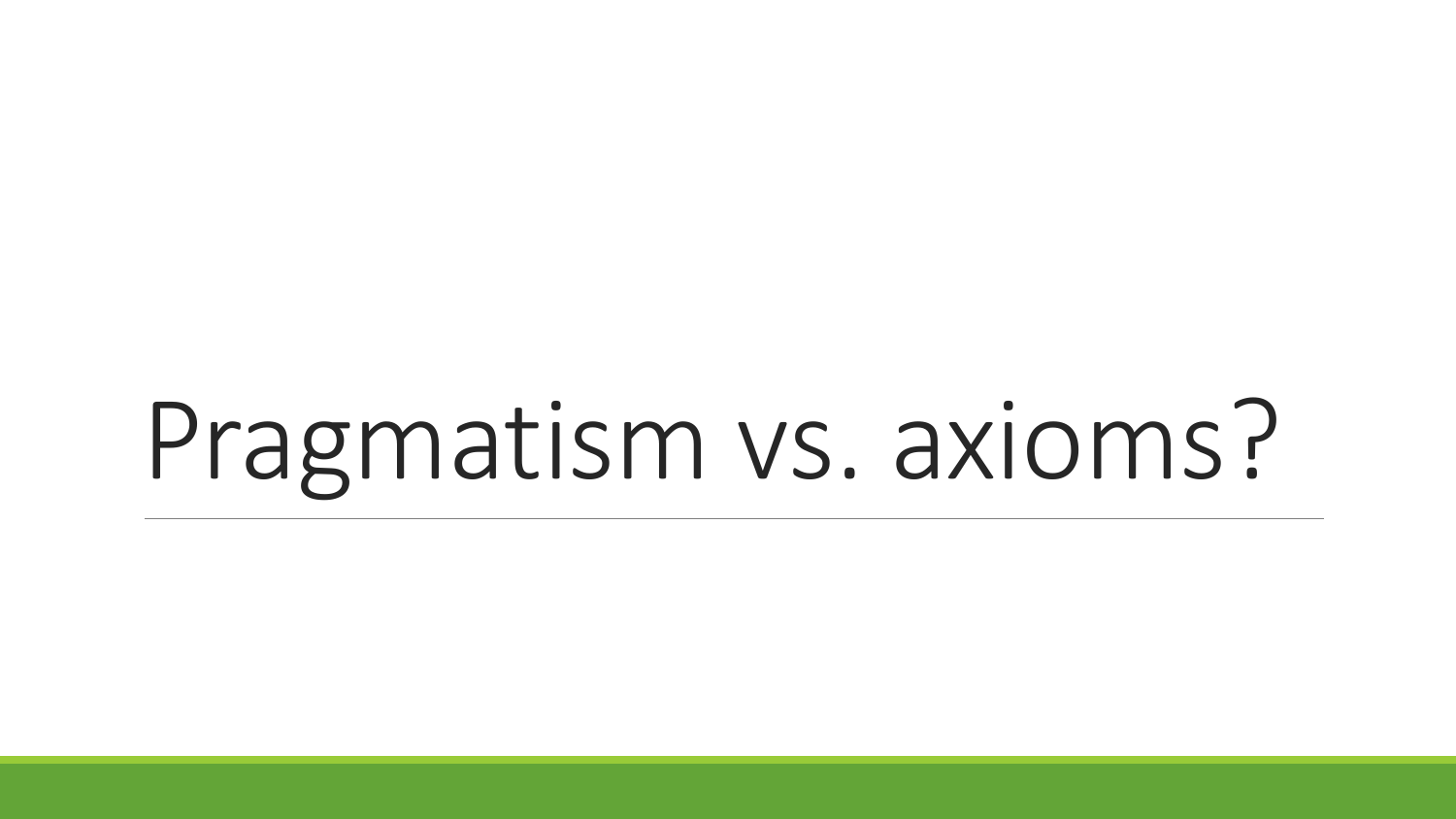### I cannot agree more

[Ecology]…."has undergone intense development for more than a century of history which has led to a great number of very useful models to learn about phenomena  $[1-4]$ . Organizing these models into a cognitively manageable framework could help prevent spurious debate and foster quicker identification of gaps of knowledge."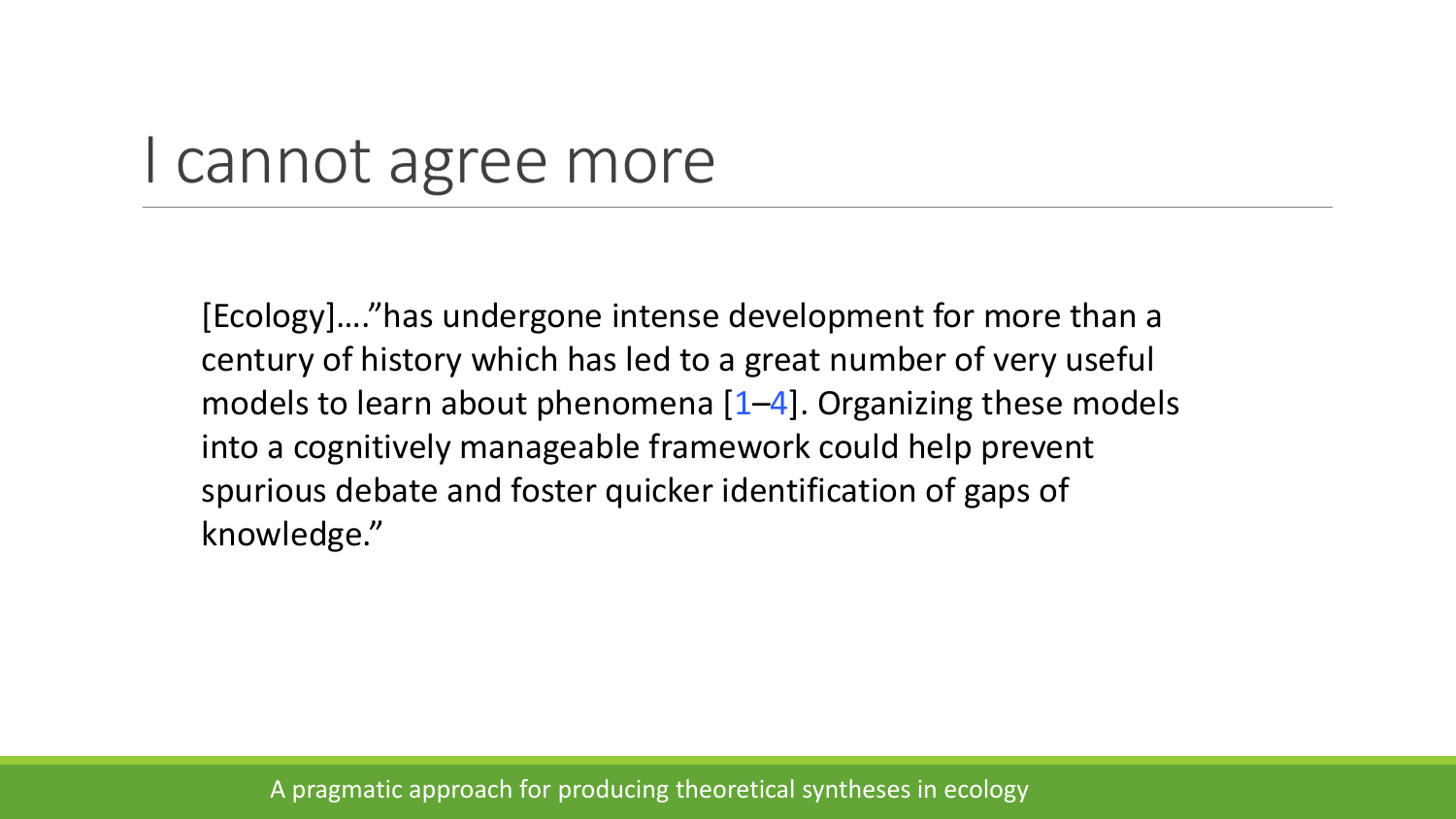# Are there no laws in ecology?

"The strict view of law discussed here highlight that laws are axioms that had their empirical adequacy widely verified."

no clearly agreed fundamental principles ?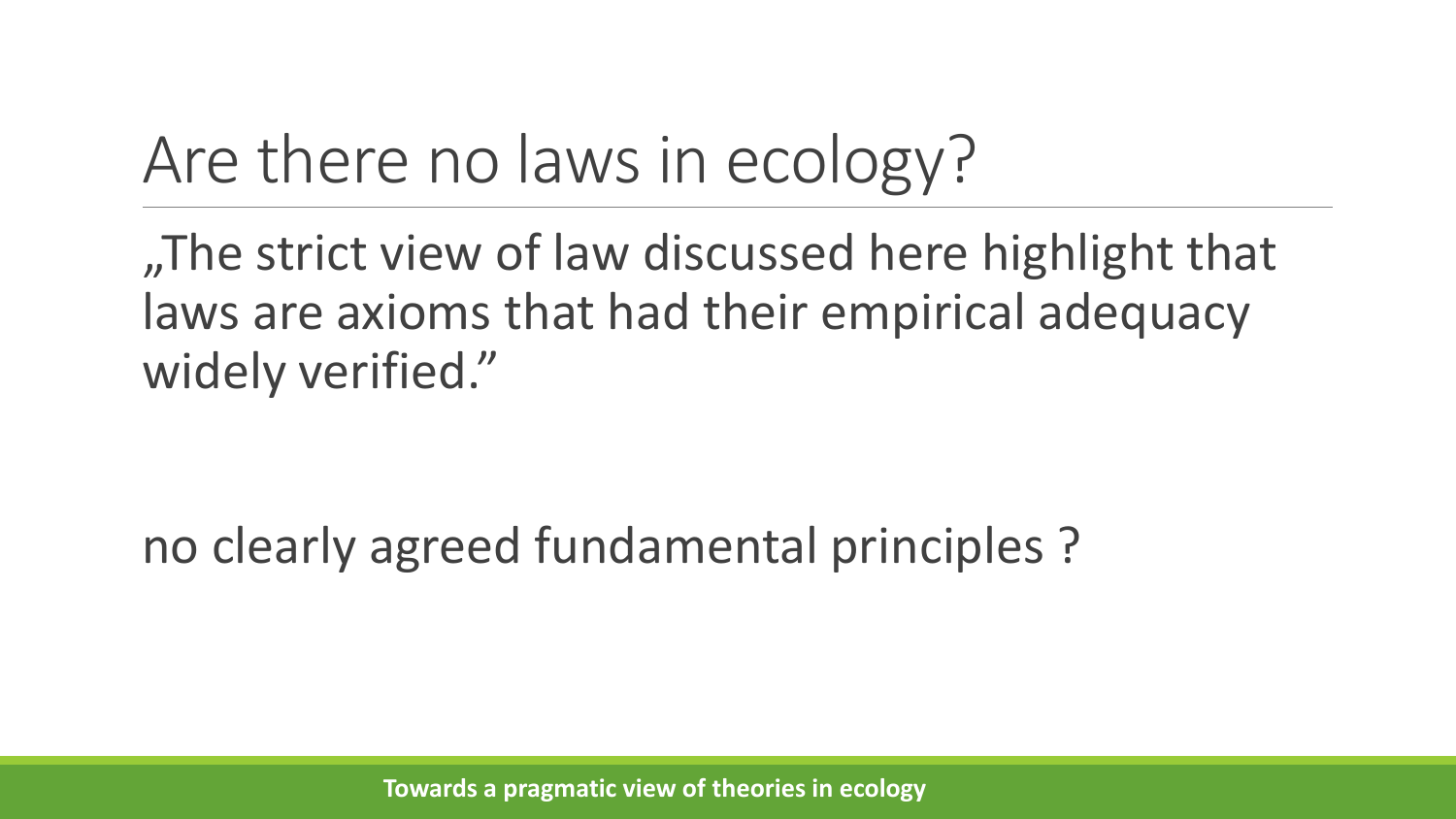# ", Axioms", observations, conditions,

A1: Organisms are capable of reproduction.

A2: The capacity of any region to support any reproducing population is finite.

A3: External conditions change stochastically in space and time.

A4: Replication of the genetic material is imprecise.

A5: Some mutations affect survival or reproduction of the organism.

A6: Variations of individual traits are usually not independent.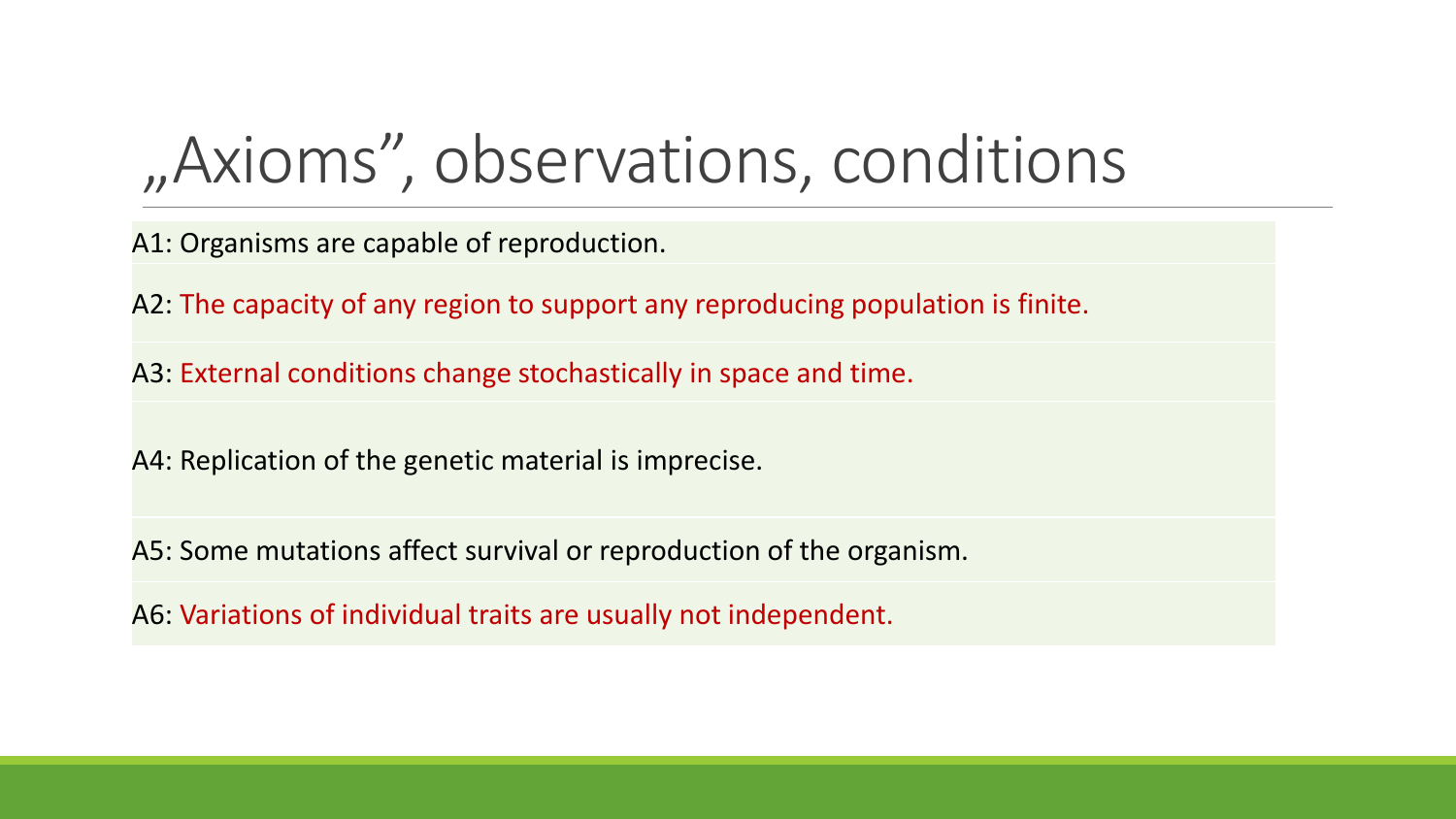### Theorems, conclusions, rules, laws

T1: Principle of Exponential Growth: The number of reproducing organisms grows exponentially in lack of feed-backs between per capita population growth rate and population size.

T2: Principle of Population Regulation: Population sizes either vary between limits or the populations go extinct.

T3: Principle of Stochasticity: Stochastic changes in population sizes are unavoidable due to finite population size and changing external conditions.

T4: Principle of Variation: Equivalent and non-equivalent reproductive units (gene-kinds, clonal-types, species) are emerging.

T5: Principle of Survival of the Fittest / Competitive Exclusion: In a community of non-equivalent reproductive units regulated by a single agent or factor in common, one variety excludes all others.

T6: Principle of Trade-offs: Not all components increasing the per capita population growth rate can change independently.

T7: Principle of Robust Coexistence: Robust coexistence is possible in a community of non-equivalent reproductive units regulated by more than a single regulating agent or factor. The larger the difference between the competing reproductive units' growth regulation, the more robust their coexistence is.

T8: Principle of Exclusive Resource Limitation

Theory-based ecology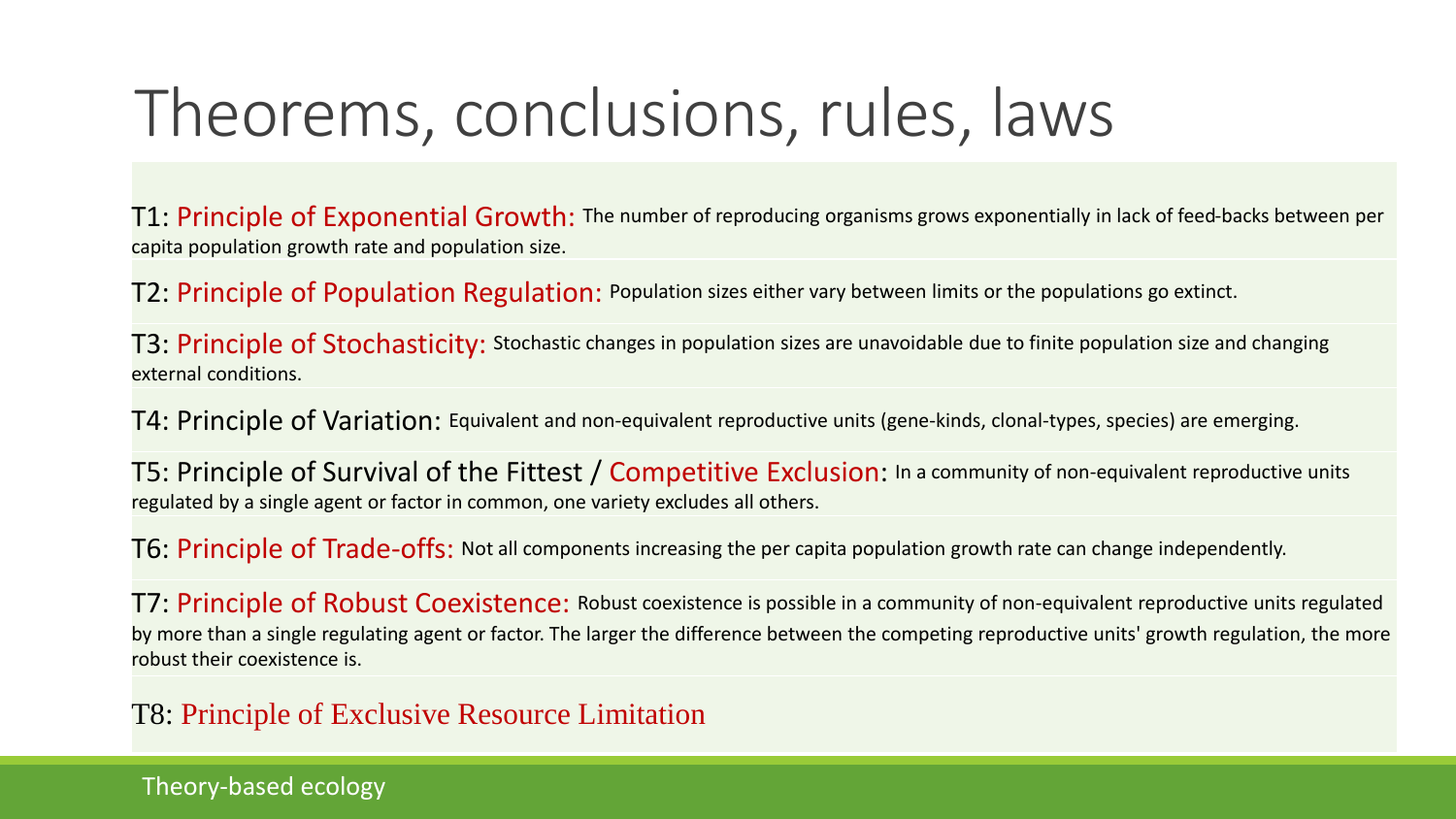# Model-independent theorems, rules, laws 1

Principle 1. The number of reproductive units is expected to grow exponentially in the absence of regulating feedbacks.

Related models:

- individual-based simulations
- models of unregulated populations of identical individuals in a constant environment
- stochastic population growth in discrete time of large populations with small fluctuations
- stochastic population growth in a stationary fluctuating environment
- -exponential growth in continuous time
- exponential growth of structured populations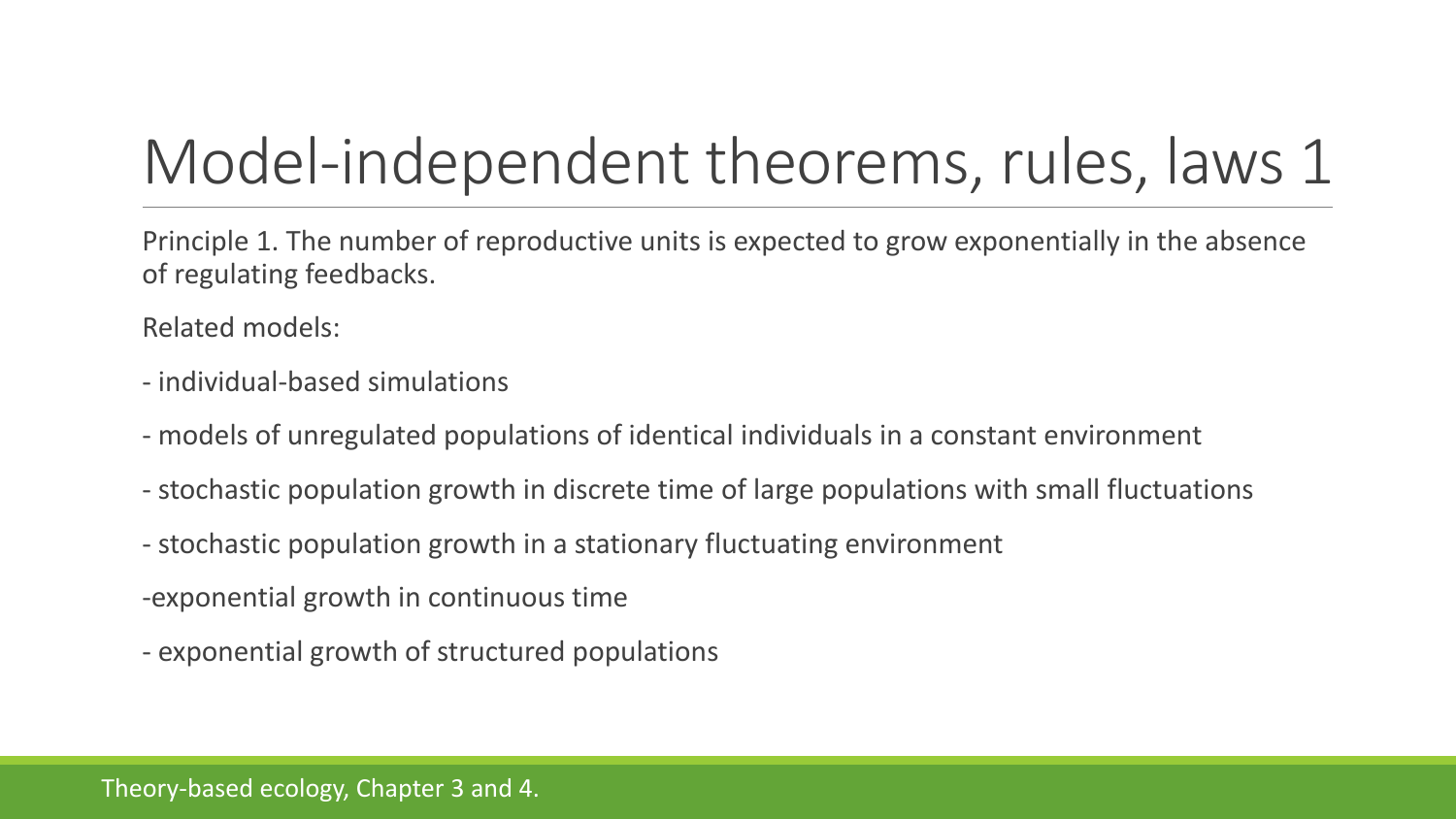### Model-independent theorems, rules, laws 2

A2: The capacity of any region to support any reproducing population is finite.

T2: Principle of Population Regulation: Population sizes either vary between limits or the populations go extinct.



1189 independent time series

#### Theory-based ecology, Chapter 6.

#### Brook and Bradshaw 2006, Ecology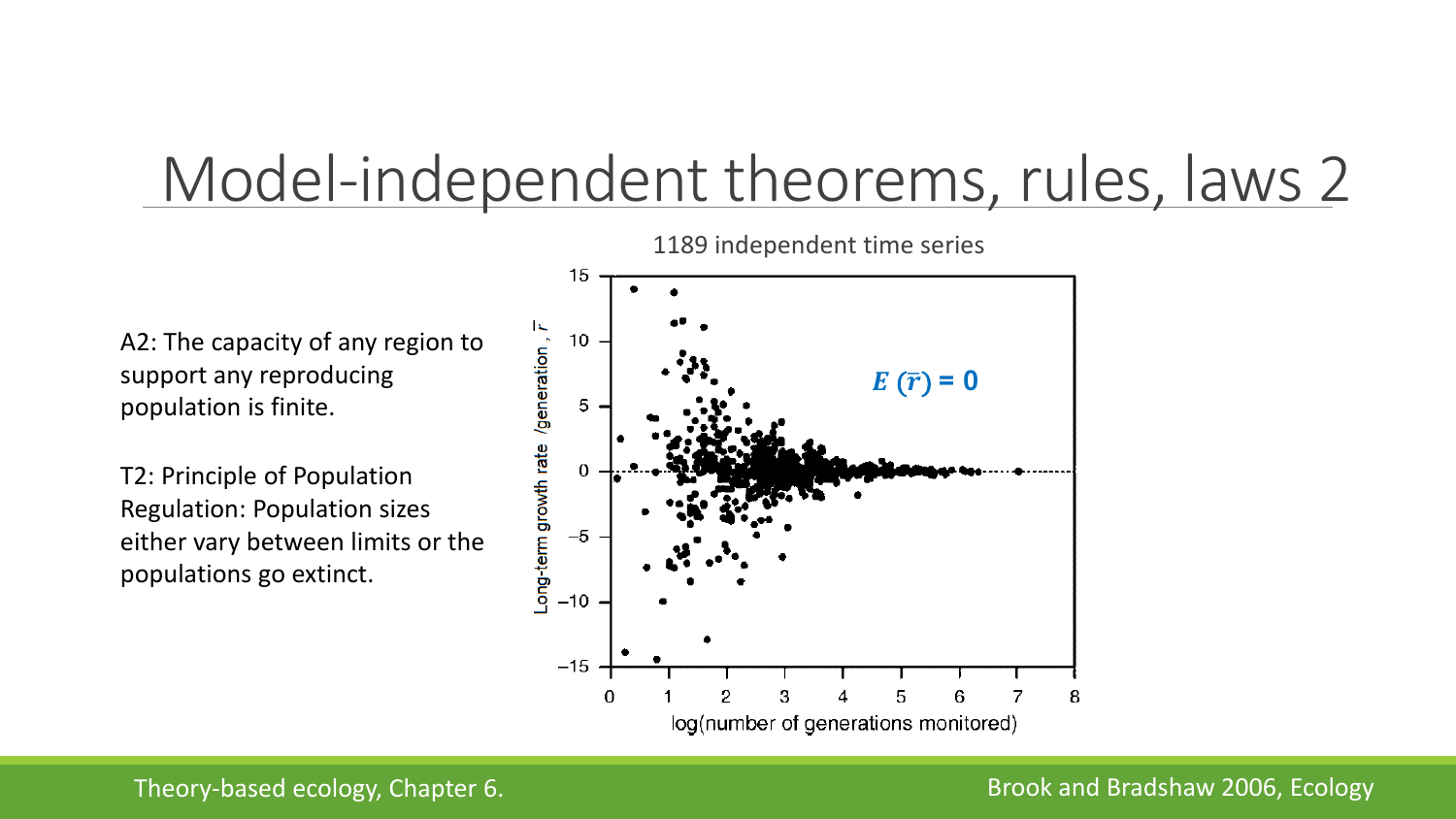

### Principle of Exclusive Resource Limitation



#### Theory-based ecology, Chapter 6. Drake and Tsuchiya 1976; Estes, et. al., 2011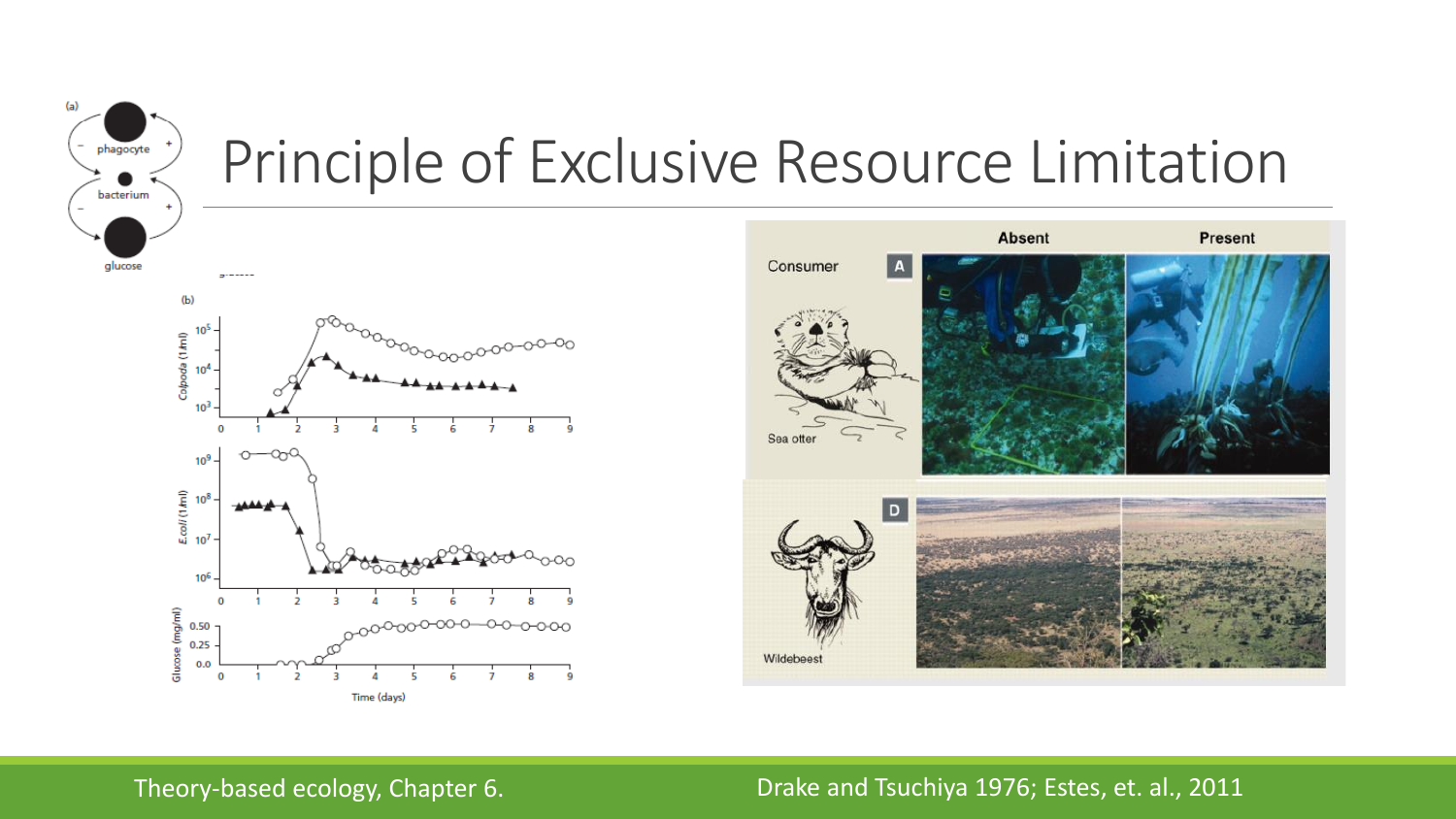# No framework to organize ecological knowledge?

OLM 1.1. Deductive and inductive approaches in ecology

The introductory chapter of this book (TBE for short) has shown that the conceptual background of Darwin's encyclopaedic work is an explicit and logically coherent theory (Figure 1.1). This section is a brief exposition of our approach to the discipline of ecology from a theory of science aspect. TBE provides a theory-based, deductive approach attempting to integrate the results of model-based, inductive research. In this sense we follow the Darwinian tradition on modern methodological grounds.



### Model families associated with principles